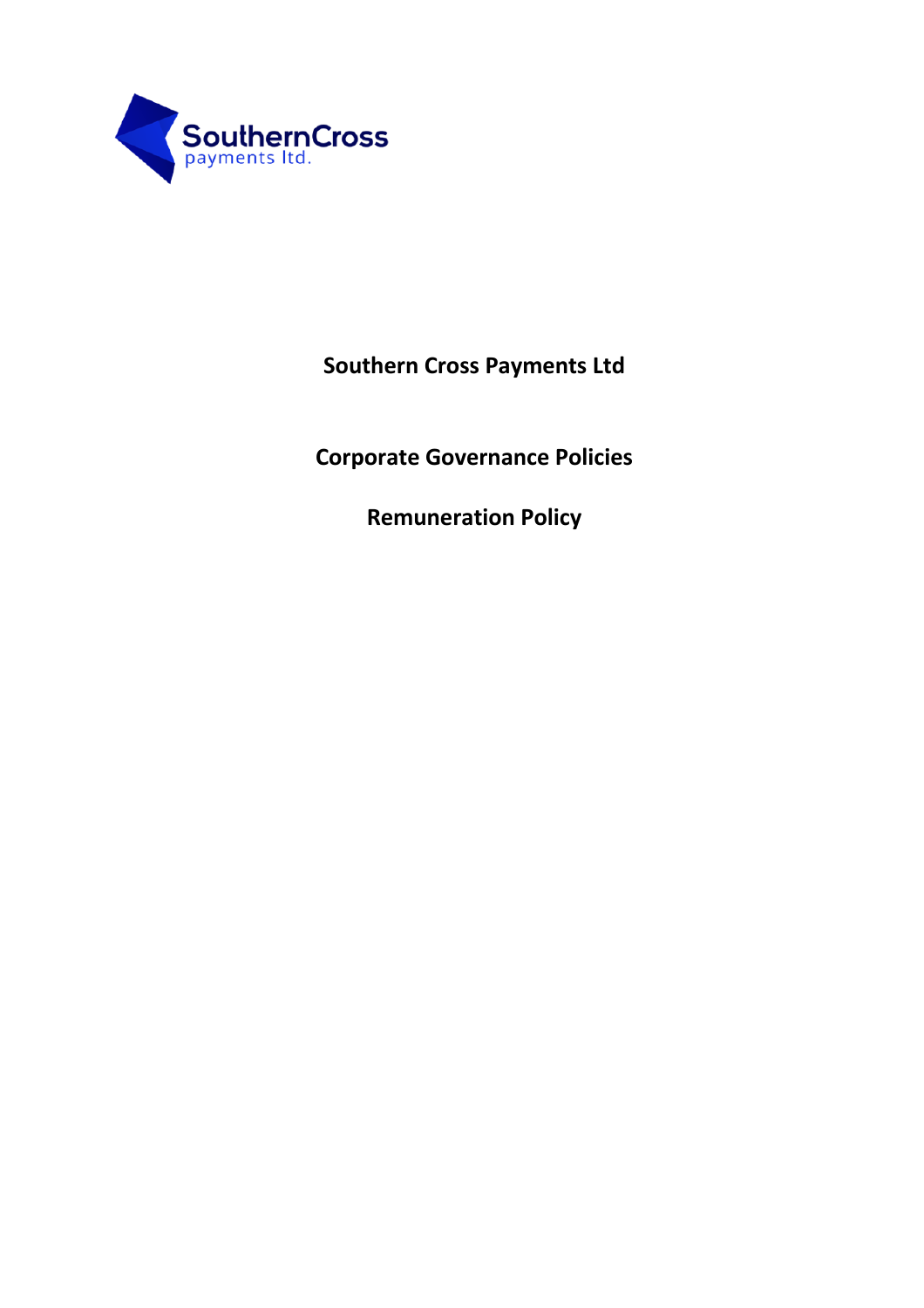## **1. Remuneration Policy**

Southern Cross Payments Ltd's (**Company**) remuneration policy is as follows:

## **1.1 Non-Executive Director Remuneration**

Non-Executive Directors are normally remunerated by way of fees, in the form of cash, noncash benefits, superannuation contributions or salary sacrifice into equity and do not normally participate in schemes designed for the remuneration of executives.

Shareholder approval must be obtained in relation to the overall limit set for non-executive Directors' fees.

The maximum aggregate remuneration approved by shareholders for Non-Executive Directors is \$500,000 per annum. The Directors set the individual Non-Executive Directors fees within the limit approved by shareholders.

## **1.2 Executive Remuneration**

The Company's remuneration policy is designed to promote superior performance and long term commitment to the Company. Executives and employees receive a base remuneration which is market related, and may be entitled to performance based remuneration which is determined on an annual basis.

Overall remuneration policies are subject to the discretion of the Board and can be changed to reflect competitive and business conditions where it is in the interests of the Company and shareholders to do so.

Executive remuneration and other terms of employment are reviewed annually by the Board having regard to the performance, relevant comparative information and expert advice.

The Board's remuneration policy reflects its obligation to align executive remuneration with shareholder interests and to retain appropriately qualified executive talent for the benefit of the Company. The main principles of the policy are:

- (a) remuneration reflects the competitive market in which the Company operates;
- (b) individual remuneration should be linked to performance criteria if appropriate; and
- (c) executives should be rewarded for both financial and non-financial performance.

The total remuneration of executives consists of the following:

- (a) salary executives receive a fixed sum payable monthly in cash;
- (b) cash at risk component the executives are eligible to participate in a cash bonus plan if deemed appropriate;
- (c) share and option at risk component executives may participate in share and option schemes generally made in accordance with thresholds set in plans approved by shareholders if deemed appropriate. However, the Board considers it appropriate to retain flexibility to issue shares and options to executives outside of approved schemes in exceptional circumstances; and